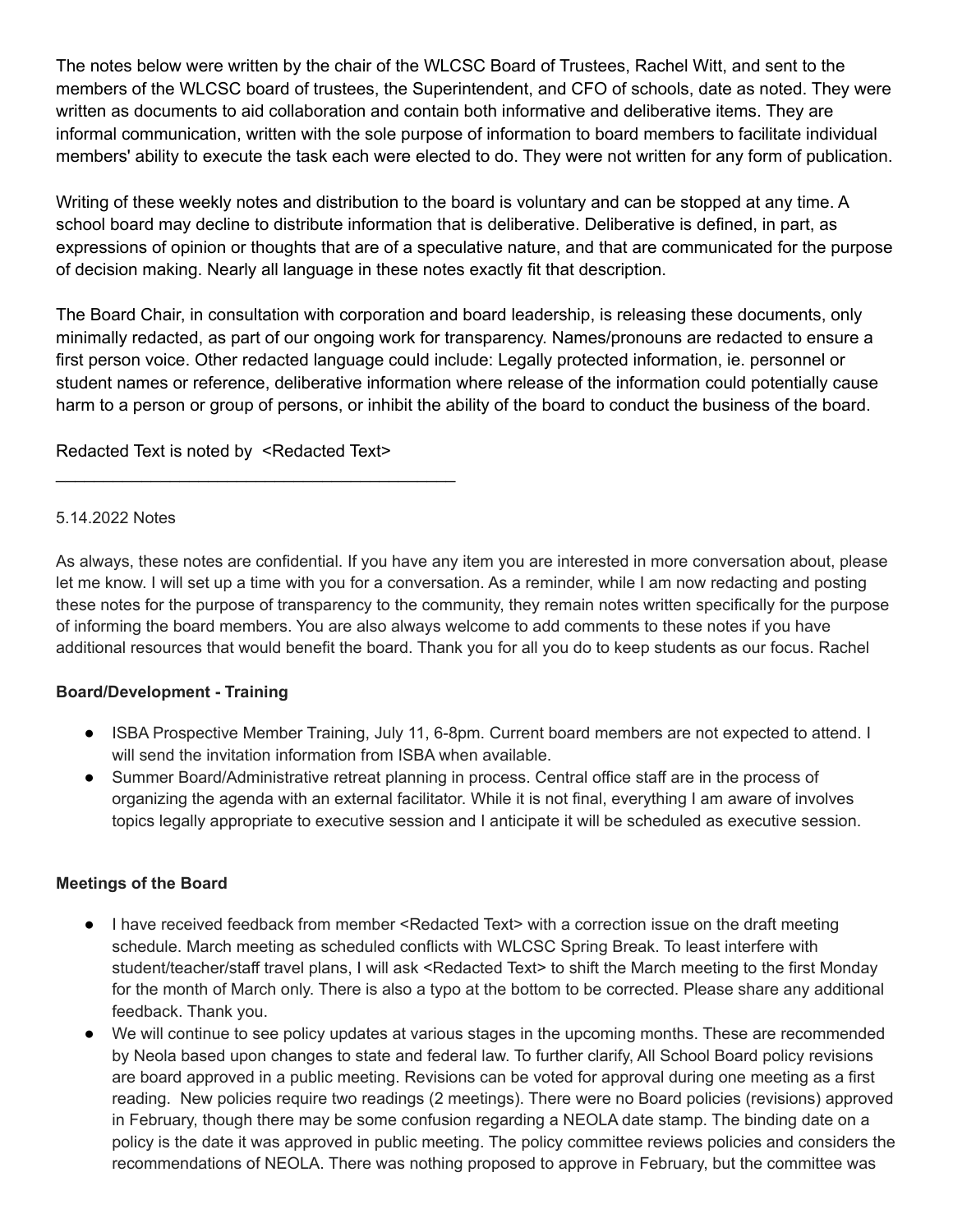working on policy revisions during that month which were recommended, for approval, at the March Board meeting.

# **Community/Patron Feedback**

- Last First Saturday Feedback session held 5/7. <Redacted Text> and members <Redacted Text> were in attendance. One teacher and five parents representing four families were also present. Interest received from a patron about the International Baccalaureate program. Superintendent has the lead on consideration. Concerns raised about the proposed bell schedule, in particular, with the process taken to determine the changes and potential limitation of student club participation. After discussion, the concerned patrons were advised to contact the building principal. The Superintendent will follow up with the Administrative team. As a reminder, the bell schedule for a school is set by its administrators. It is not a 'votable' item. I reviewed the communication from <Redacted Text> last April when we did vote upon the bell schedule and <Redacted Text> was quite clear at that time that it was not a votable item, but <Redacted Text> was electing to make it public for the purpose of allowing the community to give public feedback as many in our community were concerned with the changes. That was both in our notes and publicly announced at our meeting.
- x2 patrons <Redacted Text> have read and are appreciative of these notes.
- x1 patron <Redacted Text> regarding outdoor graduation, referred to the building principal.
- x1 parent <Redacted Text>sent their written commentary on our public meeting.
- We have received one question<Redacted Text> regarding a discrepancy in the report of a transaction from a little over three years ago. It reads: *"between the scanned page of the a March 4, 2019 personnel report that was included in the* <Redacted Text>*memo/agreement/invoices document that was part of the board packet lists "Approval of MOU for Pine Mesa LLC" under the Administrative Recommendations section. However, the March 4, 2019 personnel report that is posted to the school website does not list anything under the Administrative Recommendations section. The board minutes report that the board approved the "administrative requests and names reflected in the Personnel Report," but there are no administrative requests listed in the public personal report. Were these items intentionally removed from the public version of the personnel report?"*

The short answer is no, I'm not aware of any intentional removal of any items at any time. No one currently employed in the Central Office was involved in the drafting or editing of the minutes of the school board meetings at that time, so we are unable to provide an explanation for the lack of detail in the subheading for Administrative Recommendations in these publicly-posted minutes.

### **Student Success & Safety**

- Graduation Plan A Friday May 27th, 7:00 pm at the Athletic Complex. Plan B Rain date is Saturday the 28th at 9:00 am Athletic Complex. Plan C Saturday the 28th at 9:00 am Berberian Gymnasium (face masks recommended for all in attendance.) This change was made by Administrators with the Senior Student Leadership Team. If it is at all possible to hold graduation outside and reduce potential for COVID exposure, that is the intent.
- The WLSEF scholarship awards ceremony and reception will be held just prior to commencement. Many of the donors for endowed scholarships are present at this event. Please plan to attend. I am not yet aware of a changed location for this event.
- Our administrative team and medical personnel continue to track COVID numbers very closely. The weekly dashboard will be updated per usual. Anyone who contacts you with health concerns for themselves or their child should be referred directly to the nursing personnel in the appropriate building.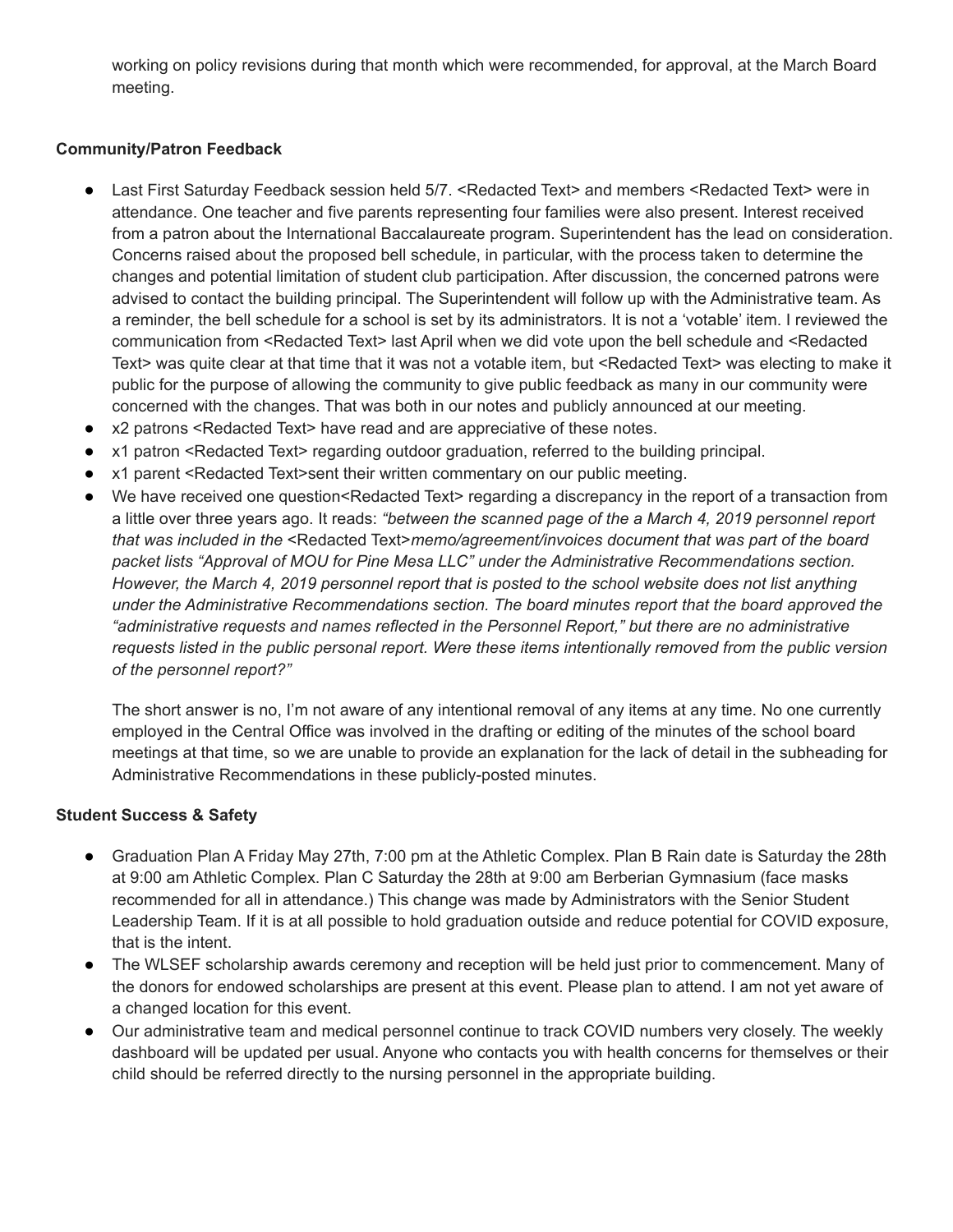### **General Business**

- Legal RFP: Committee members, <Redacted Text>met to review the rubric we will be using to compare, and did a preliminary review of the packets. Though we are working diligently towards a recommendation, this is not likely to come to the board before the August meeting.
- I have received questions from two board members this week regarding transparency related issues. While it is easy to say that we desire transparency, in our board work we must be purposeful and serve students and that does require thoughtful, methodical work. As member <Redacted Text> has so articulately said, it's a big ship, it takes some time to turn. To help each of us develop our thought process and consider additional revisions to our process, I think it might be helpful to recap the changes we have already made.

October - December: Superintendent Selection Process. Transparency and experience played heavily in the questions to candidates as well as discussion and decisions about candidates. While we have discussed increased transparency around various issues for several years, there could not be any case made for wholesale changes without taking advantage of the expertise and experience of our incoming superintendent as part of the process. We are made better when we work together as a team and led by <Redacted Text> our Administrative Team, without exception, have really stepped up to help us with this goal of increasing transparency. As a reminder, we did survey the community requesting their feedback on priorities for the new superintendent. Communication ranked #1, #2 Visionary, #3 Experience, #4 Students First. Transparency was #8. Despite a relatively low interest from our community by comparison to other priorities, we have identified a need for this as a board objective and working in close concert with our superintendent and administrative team, have taken steps forward each month. I am doing this somewhat from recall and my notes, so please forgive me if I am a month off here or there. I may also have forgotten some things, but I've done my best!

# January:

- Reiterate means for the community to communicate with the board
- Initiated monthly First Saturday Feedback sessions.
- Changed legal representation at regular meetings from 'expected' status to 'as needed' status.
- Increased level of detail in board meeting minutes. <Redacted Text> has been working to increase how we do this every month. As a reminder, it is incumbent upon individual members to review and offer any corrections. The Board votes to approve minutes at the subsequent meeting. If discussion leads to revision of the minutes, then the revision would be made and the Board would vote accordingly.

### February:

- DEI update report in public meeting.
- Posted member committee assignment process and outcomes on the website.
- Initiated these board chair notes to ensure internal transparency within the board.

### March:

- Organizational Structure of Central Office and Building Leadership team in regular meeting, provided paper copy of organizational chart to those in attendance of meeting.
- Assistant Superintendent position and search process in regular meeting and shared the Job Posting (Duties)
- Initiated and shared process in regular meeting for RFP for legal services. .
- Modified policy to allow for release of additional redacted board packet materials to the website after meetings.
- Report in regular meeting regarding certified and non certified employee turnover data.
- Bell Schedule experience report in regular meeting
- Abbreviations key added to Accounts Payable report.